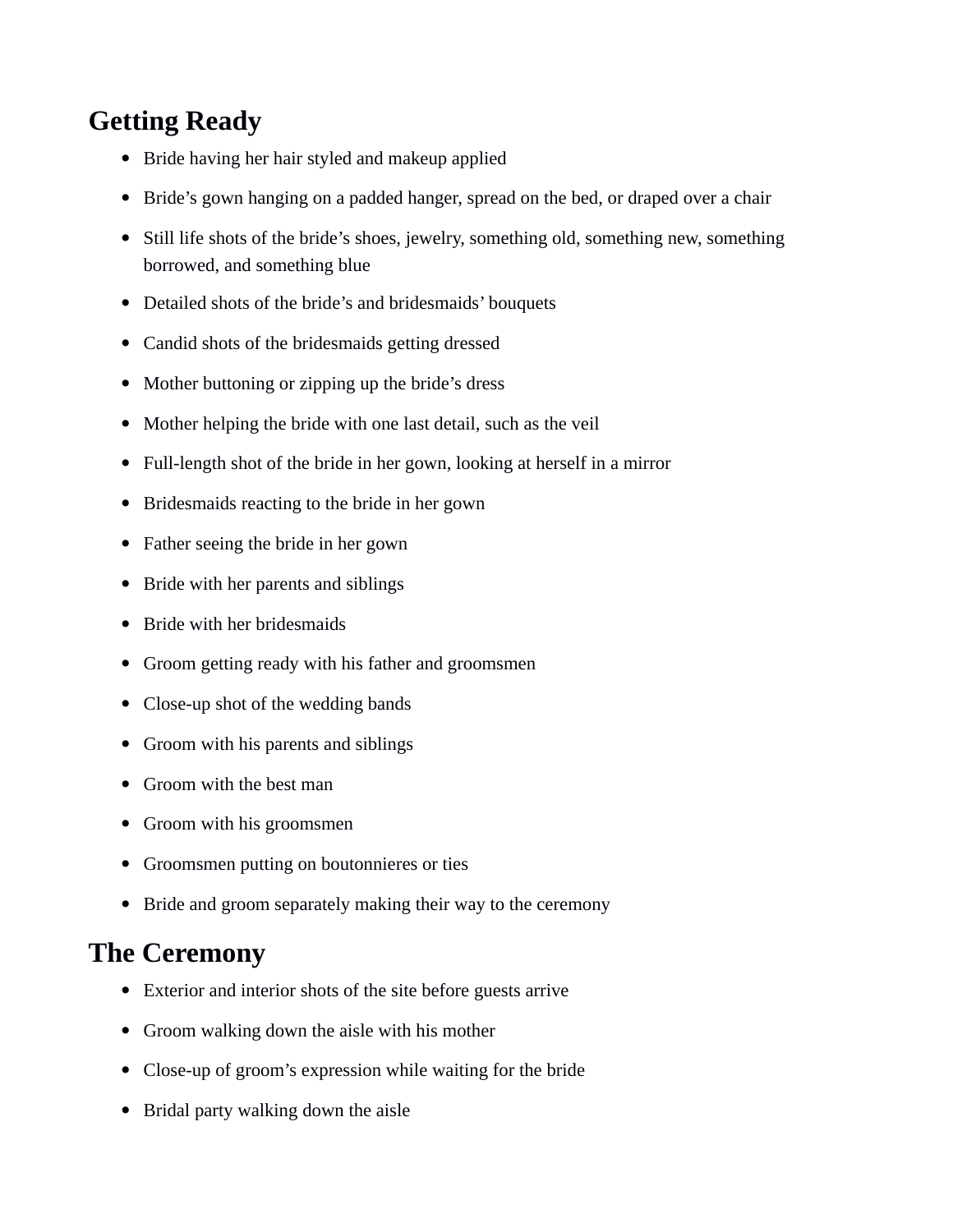- Both sets of grandparents walking down the aisle
- Bride and her escort waiting to walk down the aisle
- Close-up of bride just before she makes her entrance
- Bride and her escort walking down the aisle
- Groom reacting to bride walking down the aisle
- Bride's escort giving her away
- Bride and groom at the altar or the chuppah
- Both sets of parents watching the ceremony
- Wide shot of the altar or chuppah, from the guests' point of view
- Wide shot of the guests, from the couple's point of view
- Special moments, such as the candle lighting and the readings
- Close-up of the bride and groom as they recite their vows
- Close-up of the bride and groom's hands as they exchange rings
- The kiss!
- Close-up of the newlyweds immediately after the ceremony
- Bride and groom hugging family and friends
- Bride showing off her wedding ring to her bridesmaids
- Bride and groom leaving the ceremony site

## **Before the Reception (or Ceremony)**

- Bride and groom together
- Bride with her mother
- Bride with her father
- Bride with both parents
- Bride with her entire immediate family
- Groom with his mother
- Groom with his father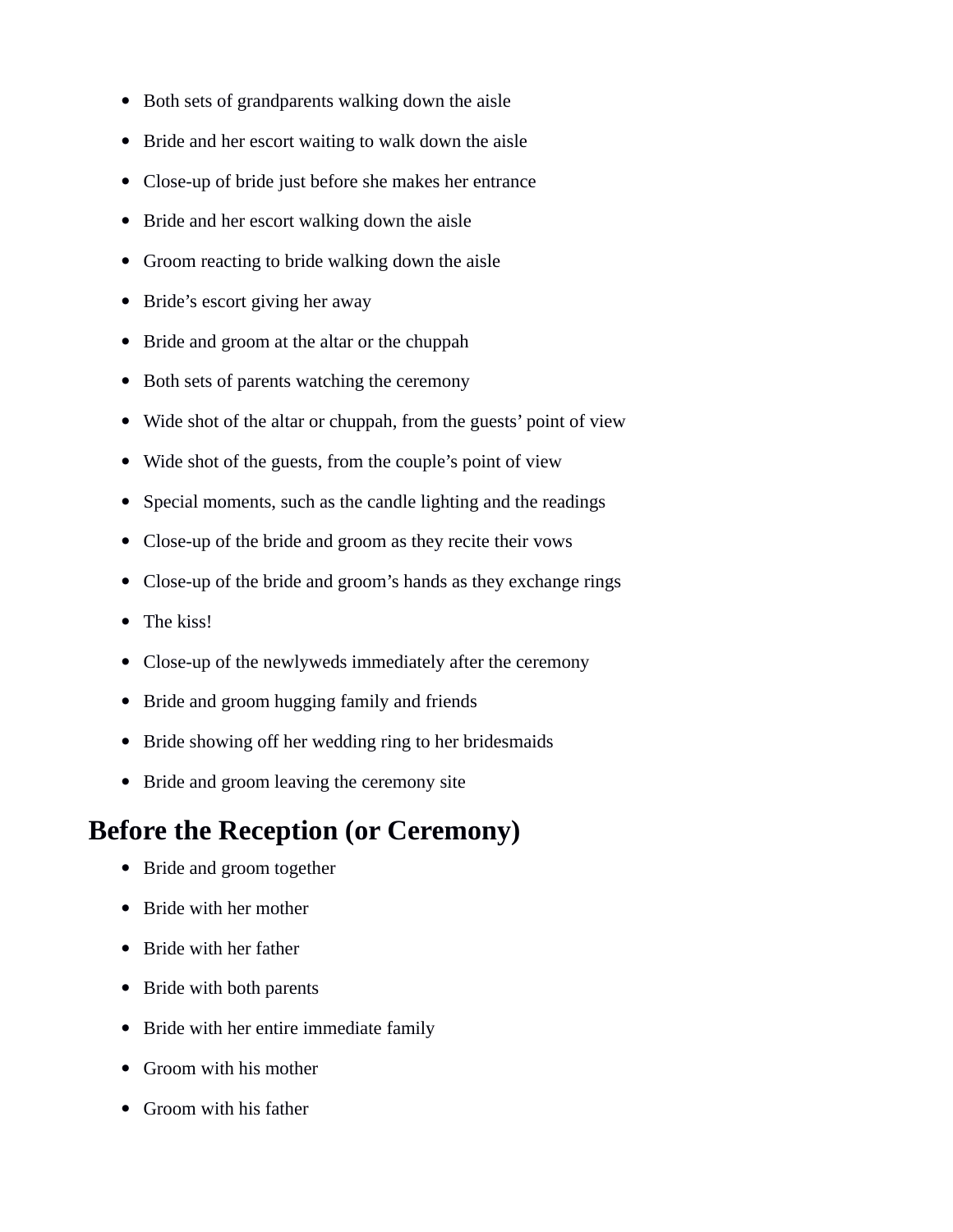- Groom with both parents
- Groom with his entire immediate family
- Bride and groom with bride's family
- Bride and groom with groom's family
- Bride and groom with both sets of parents
- Bride and groom with immediate family members from both sides
- Bride and groom with bridesmaids
- Bride and groom with groomsmen
- Bride and groom with flower girl and ring bearer
- Bride and groom with entire wedding party

## **The Reception**

- Exterior and interior shots of the site before the guests arrive
- Still-life shots of place cards, menus, centerpieces, decorations, table settings, favors, and Champagne glasses
- The cake
- Hors d'oeuvres and specialty drinks
- Guests arriving and signing the guest book
- Bride and groom arriving
- Close-ups of friends and family making toasts
- Bride and groom sipping Champagne at their table
- Bride and groom speaking with guests
- Bride and groom's first dance
- Bride dancing with her father
- Groom dancing with his mother
- Parents and grandparents dancing
- Wedding party dancing